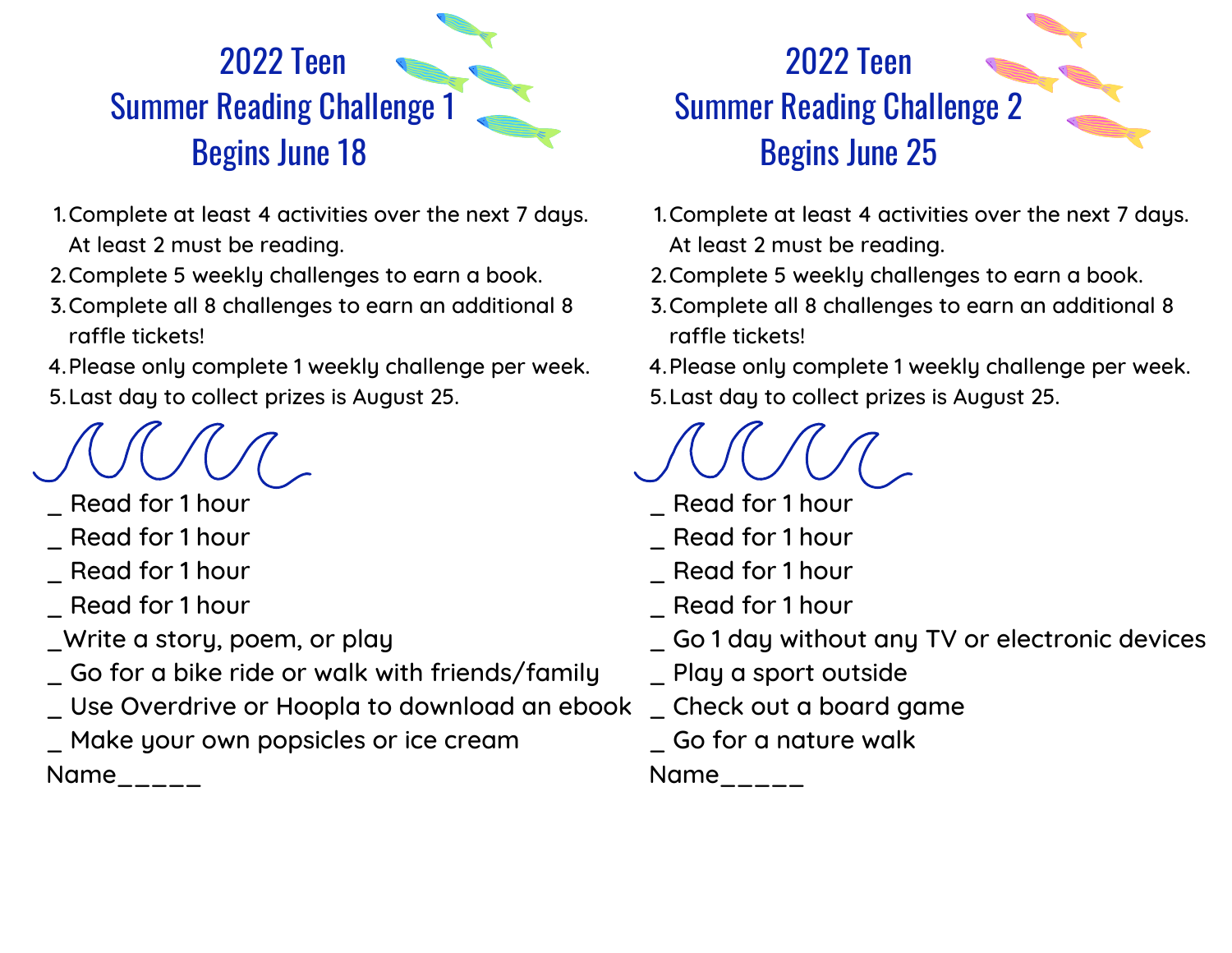## 2022 Teen Summer Reading Challenge 3 Begins July 2

- 1.Complete at least 4 activities over the next 7 days. At least 2 must be reading.
- 2. Complete 5 weekly challenges to earn a book.
- Complete all 8 challenges to earn an additional 8 3. raffle tickets!

4. Please only complete 1 weekly challenge per week. Last day to collect prizes is August 25. 5.

- \_ Read for 1 hour
- \_ Read for 1 hour
- \_ Read for 1 hour
- \_ Read for 1 hour
- \_ Try a new craft
- \_ Check out a book from the nonfiction section \_ Listen to a podcast
- \_ Cook dinner for your family

 $Name_{---}$ 

## 2022 Teen Summer Reading Challenge 4 Begins July 9

- 1.Complete at least 4 activities over the next 7 days. At least 2 must be reading.
- 2. Complete 5 weekly challenges to earn a book.
- Complete all 8 challenges to earn an additional 8 3. raffle tickets!
- 4. Please only complete 1 weekly challenge per week. Last day to collect prizes is August 25. 5.

- \_Read for 1 hour
- \_ Read for 1 hour
- \_ Read for 1 hour
- \_ Read for 1 hour
- \_ Register for/pick up an activity bag
- \_ Check out a book from the "New" display
- \_ Use the MAP program to visit a museum or other attraction

\_ Participate in the MILibraryQuest (ask at the youth desk for more info)

Name  $\frac{1}{2}$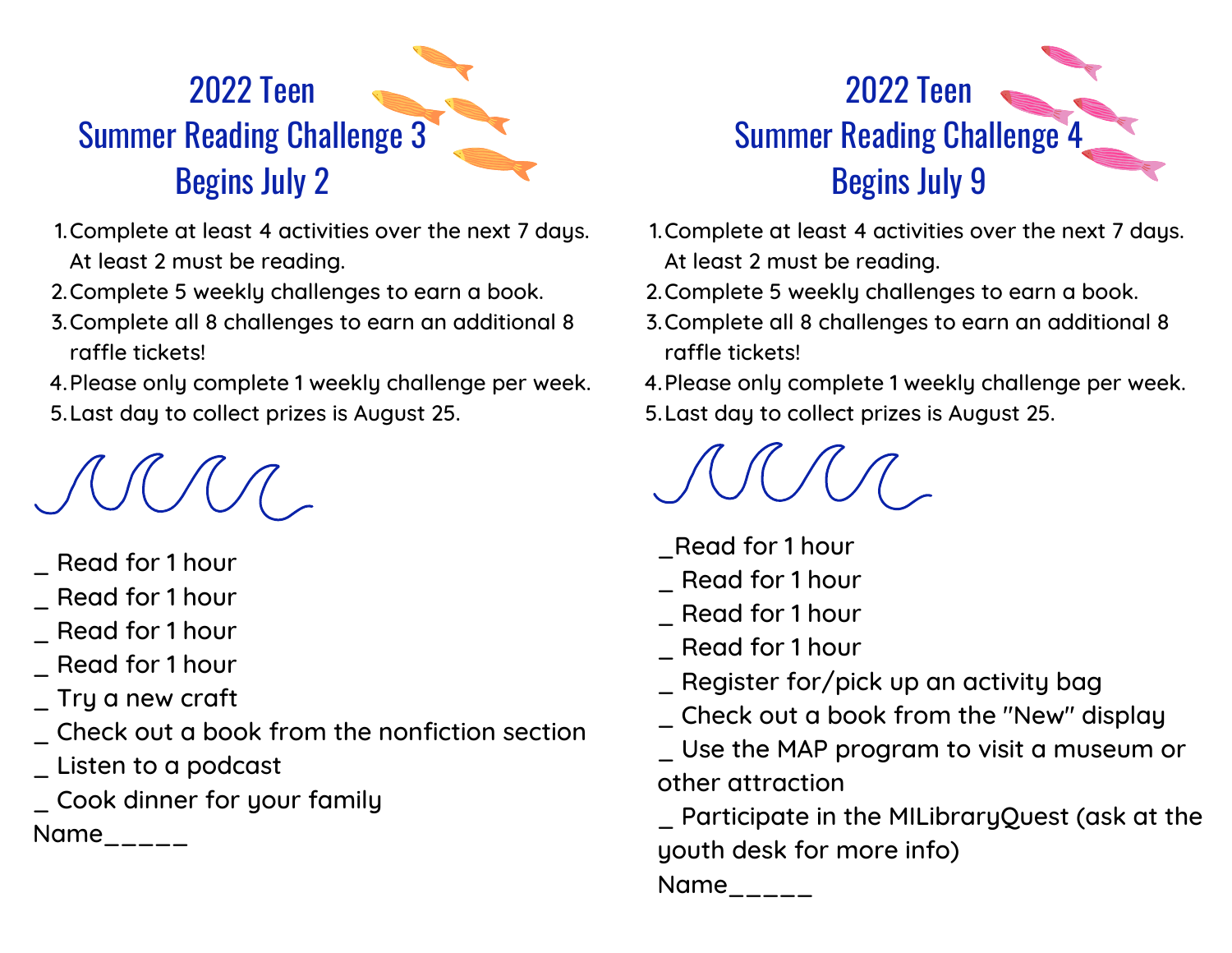## 2022 Teen Summer Reading Challenge 5 Begins July 16

- 1.Complete at least 4 activities over the next 7 days. At least 2 must be reading.
- 2. Complete 5 weekly challenges to earn a book.
- Complete all 8 challenges to earn an additional 8 3. raffle tickets!
- 4. Please only complete 1 weekly challenge per week. Last day to collect prizes is August 25. 5.



- \_ Read for 1 hour
- \_ Read for 1 hour
- \_ Read for 1 hour
- \_ Read for 1 hour
- \_ Try a new recipe
- \_ Check out a graphic novel
- \_ Use Hoopla to download an audiobook
- \_ Check out a board game

 $Name_{---}$ 



- 1.Complete at least 4 activities over the next 7 days. At least 2 must be reading.
- 2.Complete 5 weekly challenges to earn a book.
- Complete all 8 challenges to earn an additional 8 3. raffle tickets!
- 4. Please only complete 1 weekly challenge per week.
- Last day to collect prizes is August 25. 5.

- \_ Read for 1 hour
- \_ Read for 1 hour
- \_ Read for 1 hour
- \_ Read for 1 hour
- \_ Stream a video on kanopy (ask at the youth desk for more info)
- \_ Sign up for or attend a program
- \_ Try a book from a new genre
- \_ Have a picnic with friends or family

Name\_\_\_\_\_